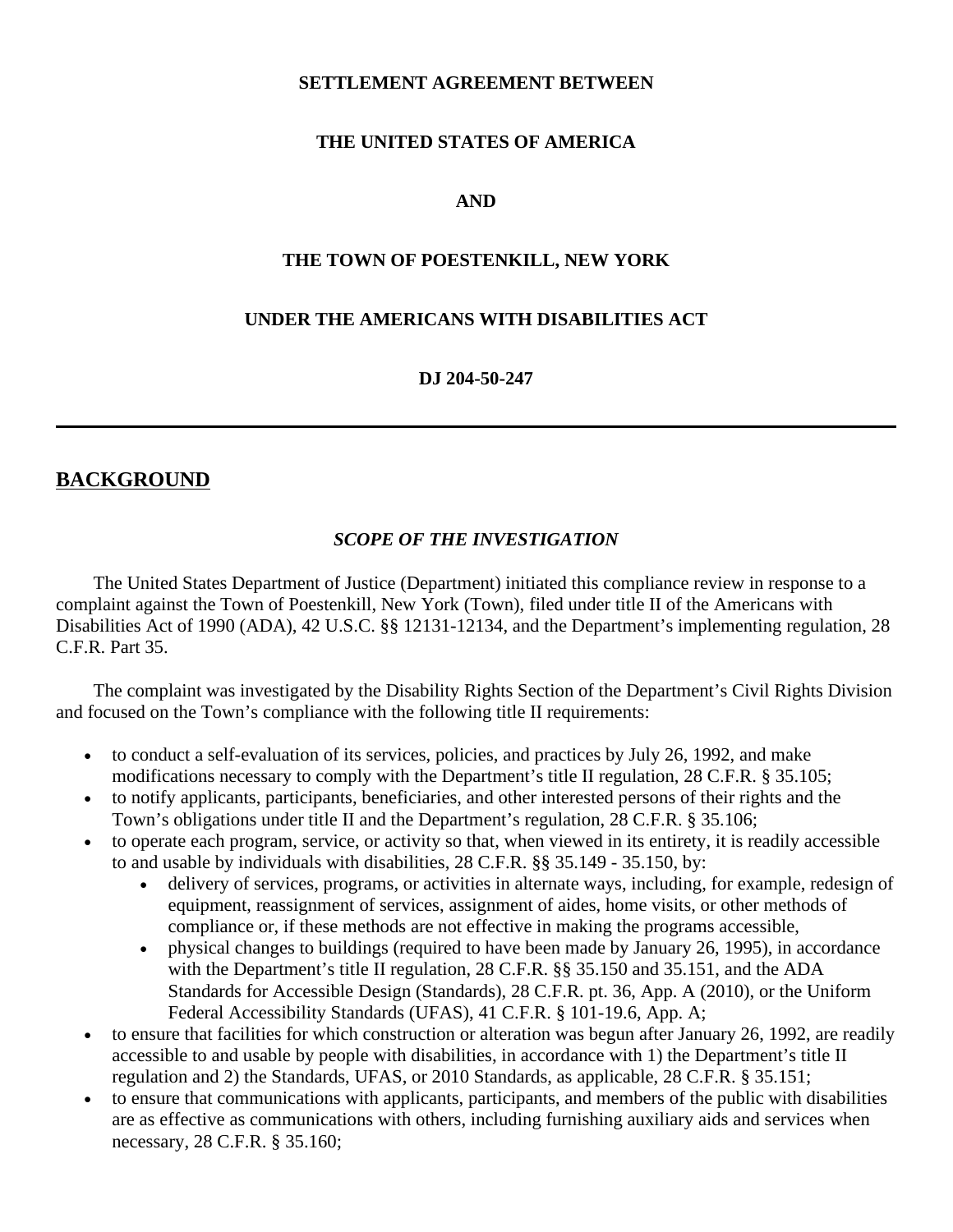- to provide direct access via TTY (text telephone) or computer-to-telephone emergency services, including 9-1-1 services, for persons who use TTYs and computer modems, 28 C.F.R. § 35.162;
- to provide information for interested persons with disabilities concerning the existence and location of the Town's accessible services, activities, and facilities, 28 C.F.R. § 35.163(a); and
- to provide signage at all inaccessible entrances to each of its facilities, directing users to an accessible entrance or to information about accessible facilities, 28 C.F.R. § 35.163(b).

As part of its compliance review, the Department reviewed the following facilities, which - because alterations commenced after January 26, 1992 - must comply with the ADA's alterations requirements: Poestenkill Library and Poestenkill Elementary School.

The Department's program access review covered those of the Town's programs, services, and activities that operate in the following facility: Poestenkill Town Hall.

The Department reviewed the Town's policies and procedures regarding emergency management and disaster prevention, and sidewalk maintenance to evaluate whether persons with disabilities have an equal opportunity to utilize these programs.

## *JURISDICTION*

- 1. The ADA applies to the Town because it is a "public entity" as defined by title II. 42 U.S.C. § 12131(1).
- 2. The Department is authorized under 28 C.F.R. Part 35 Subpart F, to determine the compliance of the Town with title II of the ADA and the Department's title II implementing regulation, to issue findings, and, where appropriate, to negotiate and secure voluntary compliance agreements. Furthermore, the Attorney General is authorized, under 42 U.S.C. § 12133, to bring a civil action enforcing title II of the ADA should the Department fail to secure voluntary compliance pursuant to Subpart F.
- 3. The parties to this Agreement are the United States of America and the Town of Poestenkill, New York.
- 4. In order to avoid the burdens and expenses of possible litigation, the parties enter into this Agreement.
- 5. In consideration of, and consistent with, the terms of this Agreement, the Attorney General agrees to refrain from filing a civil suit in this matter regarding all matters contained within this Agreement, except as provided in the section entitled "Implementation and Enforcement."

### **ACTIONS TAKEN BY THE TOWN**

- 6. The Town has implemented a process to provide qualified sign language interpreter services upon request at Town meetings and events.
- 7. The Town repaired the elevator lift in Town Hall in July 2009, and has maintained it in operational order since then.

## **REMEDIAL ACTION**

#### *NOTIFICATION*

- 8. Within two months of the effective date of this Agreement, the Town will adopt the attached Notice [\(Attachment A\)](http://www.ada.gov/poestenkill-pca/poestenkill-atta.htm); distribute it to all agency heads; publish the Notice in a local newspaper of general circulation serving the Town; post the Notice on its Internet Home Page; and post copies in conspicuous locations in its public buildings. It will refresh the posted copies, and update the contact information contained on the Notice, as necessary, for the life of this Agreement. Copies will also be provided to any person upon request.
- 9. Within three months of the effective date of this Agreement, and on yearly anniversaries of this Agreement until it expires, the Town will implement and report to the Department its written procedures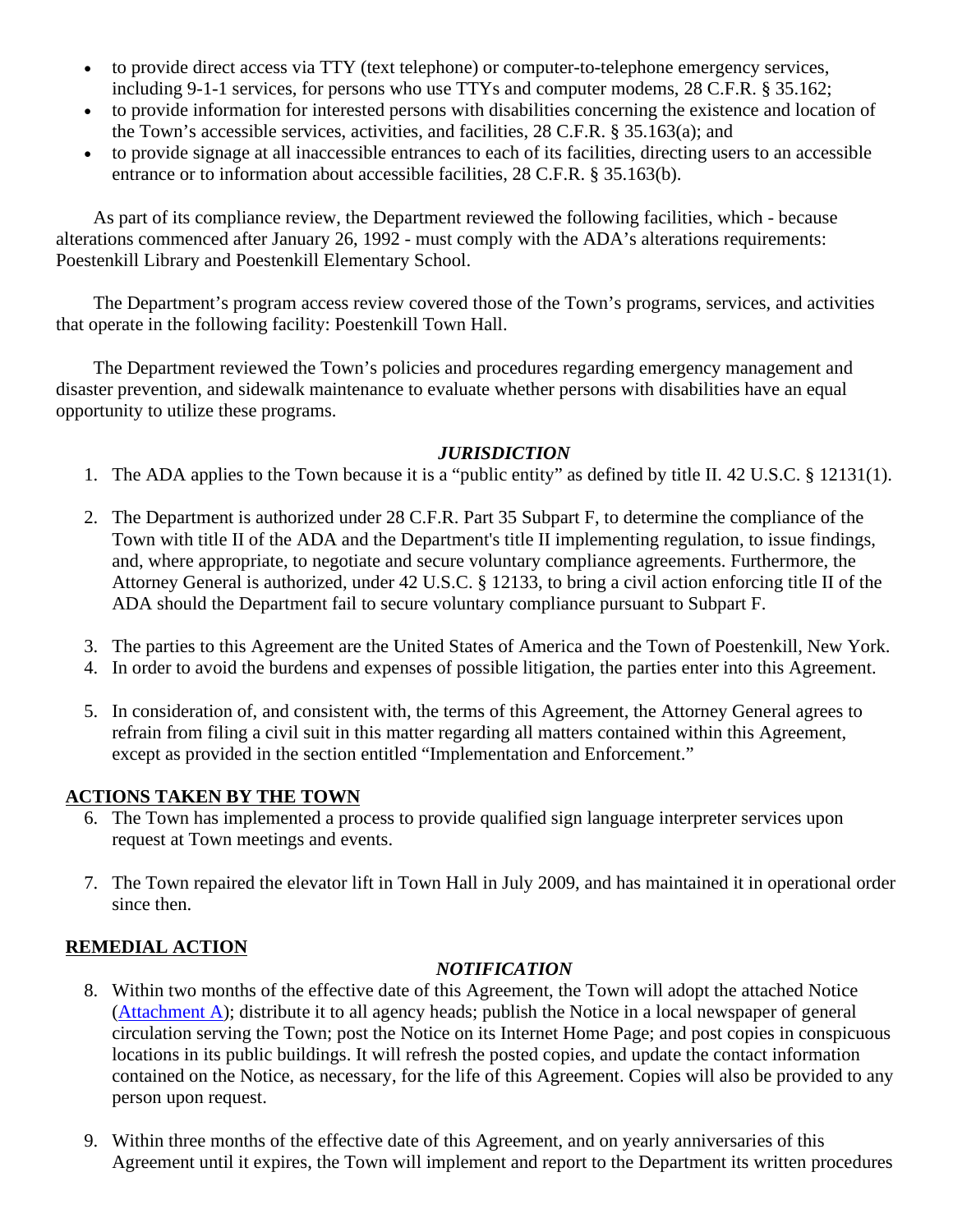for providing information for interested persons with disabilities concerning the existence and location of the Town's accessible programs, services, and activities.

# *GENERAL EFFECTIVE COMMUNICATION PROVISIONS*

10. The Town will take steps to ensure that all appropriate employees are trained and practiced in using the New York Relay Service to make and receive calls.

# *EMPLOYMENT*

- 11. Within three months of the effective date of this Agreement, the Town will amend its employment policies, as necessary, to comply with the regulations of the U.S. Equal Employment Opportunity Commission implementing title I of the Americans with Disabilities Act of 1990, codified at 29 C.F.R. Part 1630. At minimum, those policies will provide that the Town:
	- will not discriminate on the basis of disability in its hiring or employment practices;
	- will not ask a job applicant about the existence, nature, or severity of a disability. Applicants may be asked about their ability to perform specific job functions. Medical examinations or inquiries may be made, but only after a conditional offer of employment is made and only if required of all applicants for the position;
	- will make reasonable accommodations for the known physical or mental limitations of a qualified applicant or employee with a disability upon request unless the accommodation would cause an undue hardship on the operation of the Town's business. If an applicant or an employee requests a reasonable accommodation and the individual's disability and need for the accommodation are not readily apparent or otherwise known, the Town may ask the individual for information necessary to determine if the individual has a disability-related need for the accommodation;
	- will maintain any employee's medical records separate from personnel files and keep them confidential; and
	- will make an individualized assessment of whether a qualified individual with a disability meets selection criteria for employment decisions. To the extent the Town's selection criteria have the effect of disqualifying an individual because of disability, those criteria will be job-related and consistent with business necessity.

# *EMERGENCY MANAGEMENT PROCEDURES AND POLICIES*

- 12. The Department will work collaboratively with the Town to ensure that the Town's Emergency Operations Plan (EOP) will be in compliance with ADA requirements. The touchstone for compliance with ADA requirements relating to emergency management is [Chapter 7](http://www.ada.gov/pcatoolkit/toolkitmain.htm#pcatoolkitch7) of the Department's *ADA Best Practices Tool Kit for State and Local Government* (*ADA Tool Kit*), which addresses in detail key ADA obligations that apply to all aspects of emergency management, including planning, preparedness, evacuation, shelters, medical and social services, lodging and housing programs, recovery, and rebuilding.
- 13. The Town is committed to compliance with the ADA requirements as described in [Chapter 7](http://www.ada.gov/pcatoolkit/toolkitmain.htm#pcatoolkitch7) of the *ADA Tool Kit*. Within 180 days of the effective date of this Agreement, the Town will revise its EOP so that it conforms with [Chapter 7](http://www.ada.gov/pcatoolkit/toolkitmain.htm#pcatoolkitch7) of the *ADA Tool Kit*, and the Town will provide a copy of its revised EOP (including supporting documents) to the Department. The Department will review the revised EOP to ensure compliance with title II of the ADA and its implementing regulation.
- 14. If the Town contracts with another entity, such as the American Red Cross or another local government, to provide its emergency preparedness plans and emergency response services, the Town will ensure that the other entity complies with the following provisions on its behalf.
- 15. Within 180 days of the effective date of this Agreement, the Town will implement and report to the Department its written procedures that ensure that it regularly solicits and incorporates input from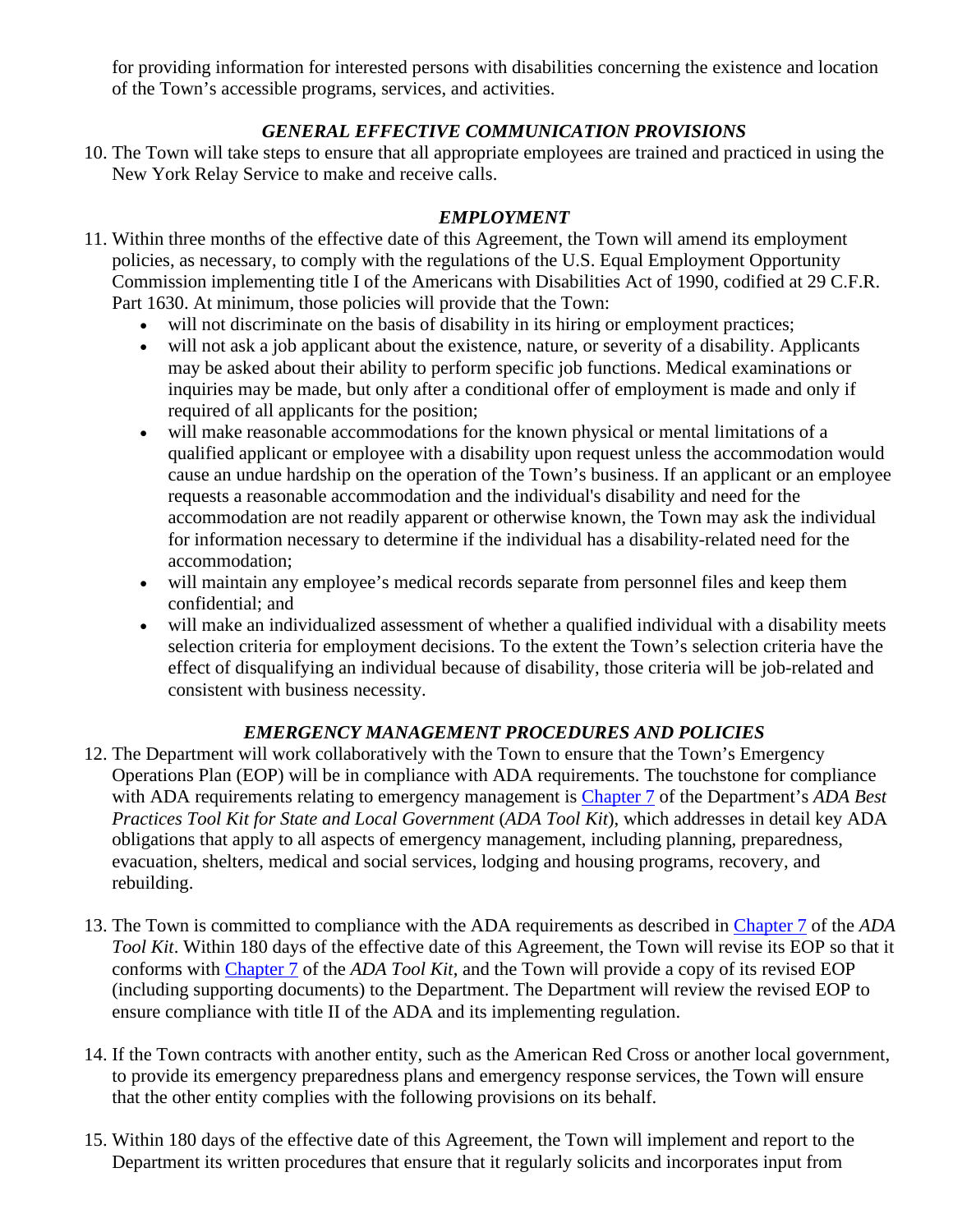persons with a variety of disabilities and those who serve them regarding all phases of its emergency management plan (preparation, notification, response, and clean up).

- 16. Within 180 days of the effective date of this Agreement, the Town will implement and report to the Department its written procedures that ensure that its community evacuation plans enable those who have mobility impairments, vision impairments, hearing impairments, cognitive disabilities, mental illness, or other disabilities to safely self-evacuate or be evacuated by others. Some communities are instituting voluntary, confidential registries of persons with disabilities who may need individualized evacuation assistance or notification. If the Town adopts or maintains such a registry, its report to the Department will discuss its procedures for ensuring voluntariness, appropriate confidentiality controls, and how the registry will be kept updated, as well as its outreach plan to inform persons with disabilities of its availability. Whether or not a registry is used, the Town plan should address accessible transportation needs for persons with disabilities.
- 17. Within 180 days of the effective date of this Agreement, the Town will implement and report to the Department its written procedures that ensure that if its emergency warning systems use sirens or other audible alerts, it will also provide ways to inform persons with hearing impairments of an impending disaster. The use of auto-dialed TTY messages to pre-registered individuals who are deaf or hard of hearing, text messaging, e-mails, open-captioning on local TV stations and other innovative uses of technology may be incorporated into such procedures, as well as lower-tech options such as dispatching qualified sign language interpreters to assist with emergency TV broadcasts.
- 18. Within 180 days of the effective date of this Agreement, the Town will implement and report to the Department its written procedures that ensure that emergency shelters have a back-up generator and a way to keep medications refrigerated (such as a refrigerator or a cooler with ice). Access to back-up power and refrigeration at such shelters will be made available to persons whose disabilities require access to electricity and refrigeration, for example, for using life-sustaining medical devices, providing power to motorized wheelchairs, and preserving certain medications, such as insulin, that require refrigeration. The written procedures will include a plan for notifying persons of the location of such shelters.
- 19. Within 180 days of the effective date of this Agreement, the Town will implement and report to the Department its written procedures that ensure that persons who use service animals are not separated from their service animals when sheltering during an emergency, even if pets are normally prohibited in shelters. The procedures will not segregate persons who use service animals from others but may take into account the potential presence of persons who, for safety or health reasons, should not be in contact with certain types of animals.
- 20. Within 180 days of the effective date of this Agreement, the Town will develop, implement, and report to the Department its plans for providing equivalent opportunities for accessible post-emergency temporary housing to persons with disabilities. Within one year of the effective date of this Agreement, the Town will ensure that information it makes available regarding temporary housing includes information on accessible housing (such as accessible hotel rooms within the community or in nearby communities) that could be used if people with disabilities cannot immediately return home after a disaster if, for instance, necessary accessible features such as ramps or electrical systems have been compromised.

## *PHYSICAL CHANGES TO EMERGENCY SHELTERS*

21. Some of the Town's emergency shelters may be owned or operated by other public entities subject to title II or by public accommodations subject to title III and, as such, are subject to the obligation to provide program access or remove barriers to accessibility under the ADA. This Agreement does not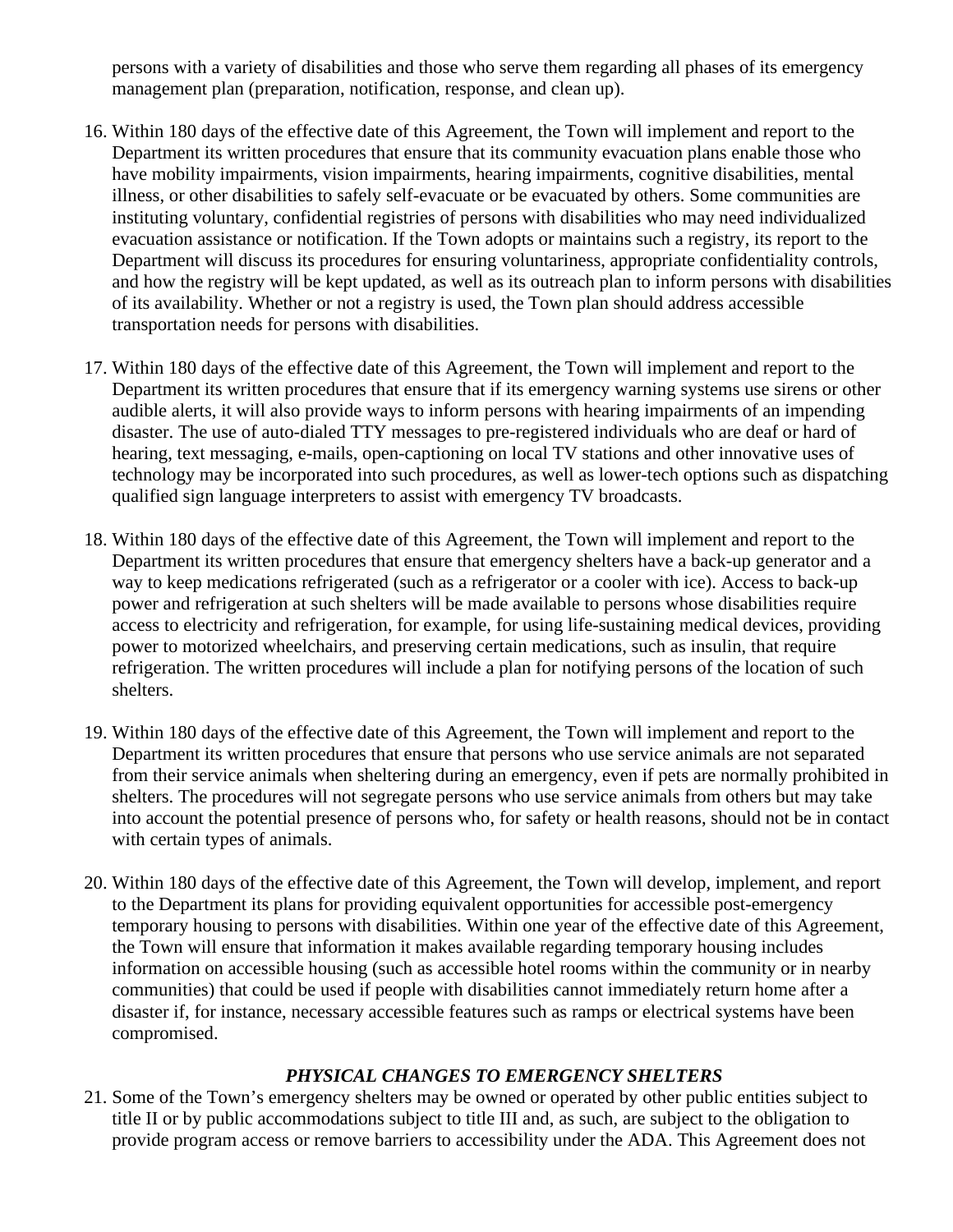limit such future enforcement action against the owners or operators of these facilities by any person or entity, including the Department.

- 22. Within 180 days of the effective date of this Agreement, using the survey instrument entitled *ADA Checklist for Emergency Shelters* [\(Attachment N\)](http://www.ada.gov/pcatoolkit/chap7shelterchk.htm), the Town will survey all of its emergency shelters (including those owned or operated by other entities) to identify barriers to access by people with disabilities in the parking; exterior route to the entrance; entrance; interior route to the emergency shelter area, including the route to the drinking fountains, eating areas, sleeping areas, toilet rooms, and shower/bathing rooms designated for those seeking shelter; and the emergency shelter area itself, including the drinking fountains, eating areas, sleeping areas, toilet rooms, and shower/bathing rooms designated for those seeking shelter.
- 23. Within twelve months of the effective date of this Agreement, for each emergency shelter, the Town will then either (1) ensure that all barriers to access by people with disabilities have been removed or (2) identify and designate an alternate emergency shelter with no barriers to access by people with disabilities, using the survey instrument entitled *ADA Checklist for Emergency Shelters* [\(Attachment N\)](http://www.ada.gov/pcatoolkit/chap7shelterchk.htm).
- 24. Within three months of the effective date of this Agreement and until all emergency shelters have accessible parking, exterior routes, entrances, interior routes to the shelter area, and toilet rooms serving the shelter area, the Town will identify and widely publicize to the public and to persons with disabilities and the organizations that serve them the most accessible emergency shelters.

### *SIDEWALKS*

- 25. Within three months of the effective date of this Agreement, the Town will implement and report to the Department its written process for soliciting and receiving input from persons with disabilities regarding the accessibility of its sidewalks, including, for example, requests to add curb cuts at particular locations.
- 26. Within three months of the effective date of this Agreement, the Town will identify and report to the Department all streets, roads, and highways that have been constructed or altered since January 26, 1992. Paving, repaving, or resurfacing a street, road, or highway is considered an alteration for the purposes of this Agreement. Filling a pothole is not considered an alteration for the purposes of this Agreement. Within three years of the effective date of this Agreement, the Town will provide curb ramps or other sloped areas complying with the Standards, UFAS, or the 2010 Standards, as applicable, at all intersections of the streets, roads, and highways identified under this paragraph having curbs or other barriers to entry from a street level pedestrian walkway. See paragraph 36 for more details regarding applicable standards.
- 27. Beginning no later than three months after the effective date of this Agreement, the Town will provide curb ramps or other sloped areas complying with the Standards, UFAS, or the 2010 Standards, as applicable, at any intersection having curbs or other barriers to entry from a street level pedestrian walkway, whenever a new street, road, or highway is constructed or altered.
- 28. Within three months of the effective date of this Agreement, the Town will identify all street level pedestrian walkways that have been constructed or altered since January 26, 1992. Paving, repaving, or resurfacing a walkway is considered an alteration for the purposes of this Agreement. Within three years of the effective date of this Agreement, the Town will provide curb ramps or other sloped areas complying with the Standards, UFAS, or the 2010 Standards, as applicable, at all places where a street level pedestrian walkway identified under this paragraph intersects with a street, road, or highway. See paragraph 36 for more details regarding applicable standards.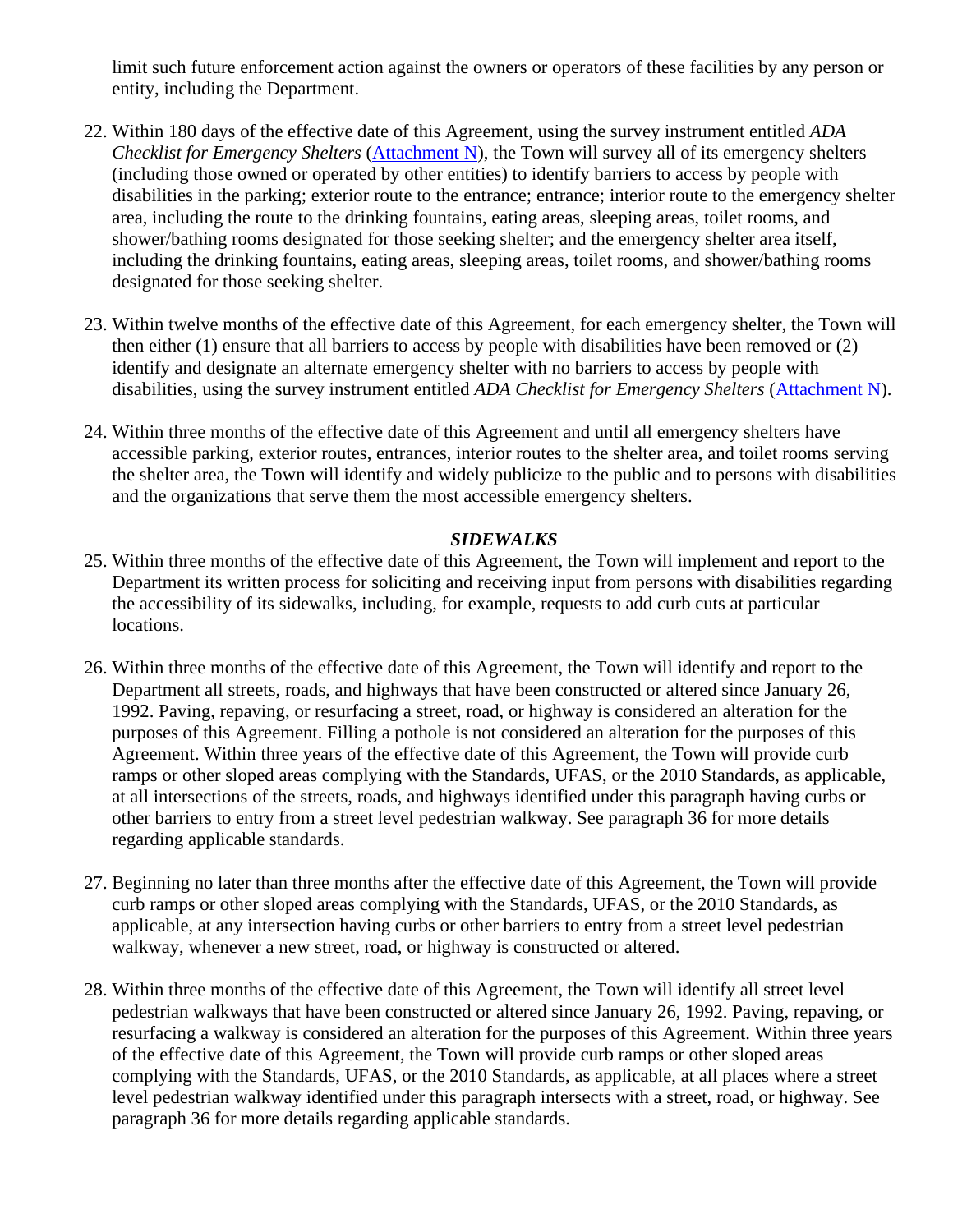29. Beginning no later than three months after the effective date of this Agreement, the Town will provide curb ramps or other sloped areas complying with the Standards, UFAS, or the 2010 Standards, as applicable, at all newly constructed or altered pedestrian walkways where they intersect a street, road, or highway.

## *WEB-BASED SERVICES AND PROGRAMS*

- 30. Within one month of the effective date of this Agreement, and on subsequent anniversaries of the effective date of this Agreement, the Town will distribute to all persons - employees and contractors who design, develop, maintain, or otherwise have responsibility for content and format of its website(s) or third party websites used by Town personnel the technical assistance document, "Accessibility of State and Local Government Websites to People with Disabilities," which is [Attachment H](http://www.ada.gov/websites2.htm) to this Agreement (it is also available at [www.ada.gov/websites2.htm\)](http://www.ada.gov/websites2.htm).
- 31. Within three months of the effective date of this Agreement, and throughout the life of the Agreement, the Town will do the following:
	- A. Establish, implement, and post online a policy that its web pages will be accessible and create a process for implementation;
	- B. Ensure that all new and modified web pages and content are accessible;
	- C. Develop and implement a plan for making existing web content more accessible;
	- D. Provide a way for online visitors to request accessible information or services by posting a telephone number or e-mail address on its home page; and
	- E. Periodically (at least annually) enlist people with disabilities to test its pages for ease of use.

# *NEW CONSTRUCTION, ALTERATIONS, AND PHYSICAL CHANGES TO FACILITIES*

- 32. The Town will ensure that all buildings and facilities constructed by or on behalf of the Town are constructed in full compliance with the requirements of 28 C.F.R. § 35.151, including applicable architectural standards.
- 33. The Town will ensure that alterations to Town facilities are made in full compliance with the requirements of 28 C.F.R. § 35.151, including applicable architectural standards.
- 34. The elements or features of the Town's facilities that do not comply with the Standards, including those listed in Attachments [J](http://www.ada.gov/poestenkill-pca/poestenkill-attj.htm) and [K,](http://www.ada.gov/poestenkill-pca/poestenkill-attk.htm) prevent persons with disabilities from fully and equally enjoying the Town's services, programs, or activities and constitute discrimination on the basis of disability within the meaning of 42 U.S.C. § 12132 and 28 C.F.R. §§ 35.149 and 35.150.
- 35. When taking the actions required by this Agreement from the effective date of this Agreement until March 14, 2012, the Town may use either the 1991 Standards or the 2010 Standards. During this time, the Town must designate which of these two accessibility standards it elects to use, use the same accessibility standard throughout a facility in making alterations and architectural changes, and report to the Department which standards will be used for each facility. As of March 15, 2012, the Town must use the 2010 Standards when making the architectural changes required by this Agreement.
- 36. Within three months of the effective date of this Agreement, the Town will install signage as necessary to comply with 28 C.F.R. § 35.163(b), after having surveyed all facilities that are the subject of this Agreement for the purpose of identifying those that have multiple entrances not all of which are accessible.
- 37. Altered Facilities: In order to ensure that the following spaces and elements in Town facilities for which alterations commenced after January 26, 1992, are readily accessible to and usable by persons with disabilities, the Town will take the actions listed in Attachments [J](http://www.ada.gov/poestenkill-pca/poestenkill-attj.htm) and [M.](http://www.ada.gov/poestenkill-pca/poestenkill-attm.htm)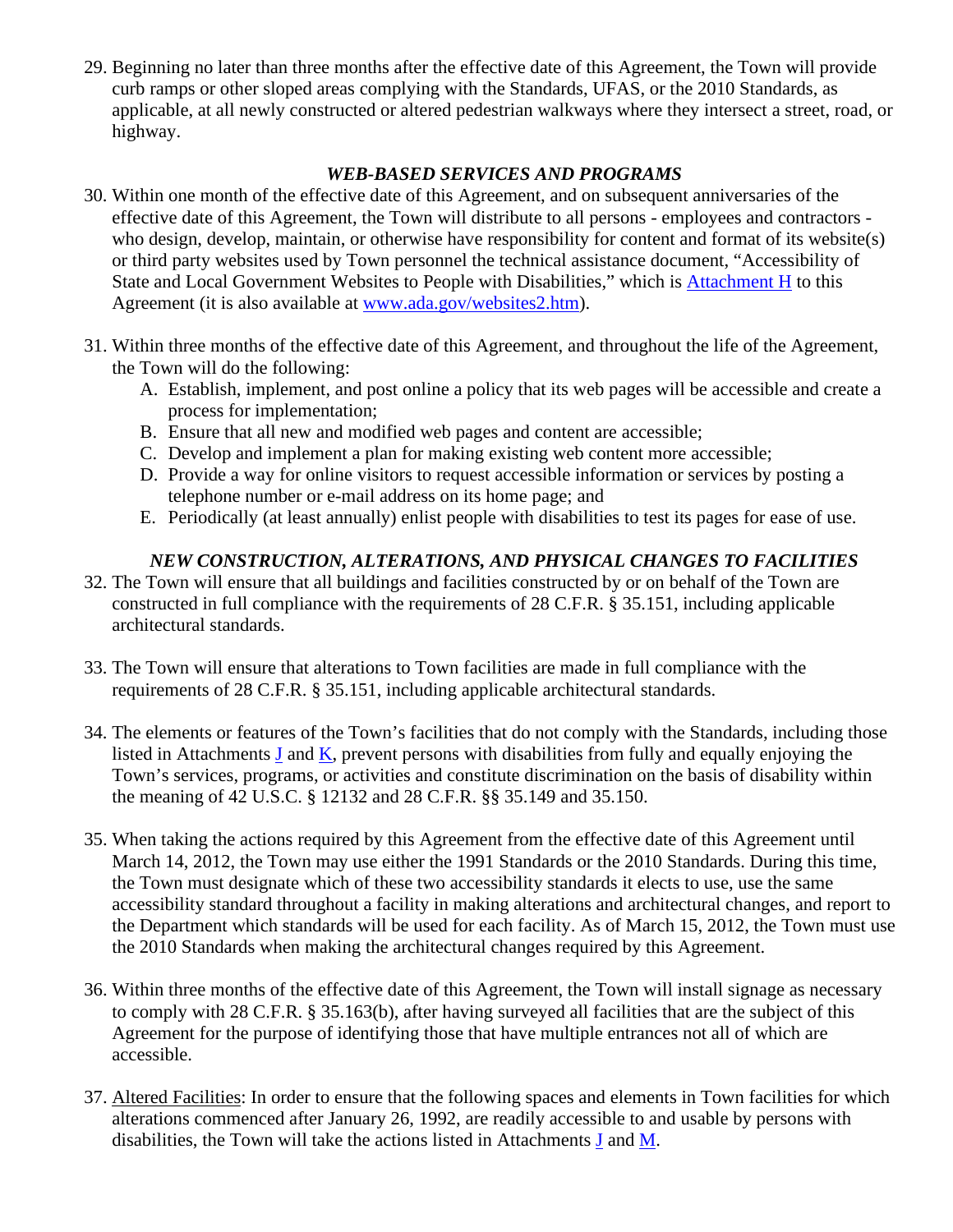- 38. Program Access in Existing Facilities: In order to ensure that each of the Town's programs, services, and activities operating at a facility that is the subject of this Agreement, when viewed in its entirety, is readily accessible to and usable by persons with mobility impairments, the Town will take the actions listed in Attachments [K](http://www.ada.gov/poestenkill-pca/poestenkill-attk.htm) and [M.](http://www.ada.gov/poestenkill-pca/poestenkill-attm.htm)
- 39. Facilities and Programs Not Surveyed by the Department: The Town will review compliance with the requirements of title II of the ADA for those Town facilities and programs that were not reviewed by the Department. Within twelve months of the effective date of this Agreement, the Town will submit for review by the Department a detailed report listing the access issues identified during its review together with the corrective actions and completion dates proposed to resolve such issues. The review conducted by the Town, the access issues identified, and the corrective actions and completion dates proposed will be consistent with the requirements of title II of the ADA; the review of Town facilities and programs conducted by the Department for purposes of this Agreement; and the access issues, corrective actions, and completion dates reflected in Attachments  $J$ ,  $K$ , and  $M$ .

## *MISCELLANEOUS PROVISIONS*

- 40. Except as otherwise specified in this Agreement, at yearly anniversaries of the effective date of this Agreement until it expires, the Town will submit written reports to the Department summarizing the actions the Town has taken pursuant to this Agreement. Reports will include detailed photographs showing measurements, architectural plans, work orders, notices published in the newspaper, copies of adopted policies, and proof of efforts to secure funding/assistance for structural renovations or equipment.
- 41. Throughout the life of this Agreement, consistent with 28 C.F.R. § 35.133(a), the Town will maintain the accessibility of its programs, activities, services, facilities, and equipment, and will take whatever actions are necessary (such as routine testing of accessibility equipment and routine accessibility audits of its programs and facilities) to do so. This provision does not prohibit isolated or temporary interruptions in service or access due to maintenance or repairs. 28 C.F.R. § 35.133(b).
- 42. Within six months of the effective date of this Agreement, the Town will develop or procure a two-hour training program on the requirements of the ADA and appropriate ways of serving persons with disabilities. The Town will use the ADA technical assistance materials developed by the Department and will consult with interested persons, including individuals with disabilities, in developing or procuring the ADA training program.
- 43. Within one year of the effective date of this Agreement, the Town will deliver its training program to all Town employees who have direct contact with members of the public. At the end of that period, the Town will submit a copy of its training curriculum and materials to the Department, along with a list of employees trained and the name, title, and address of the trainer.

# **IMPLEMENTATION AND ENFORCEMENT**

- 44. If at any time the Town desires to modify any portion of this Agreement because of changed conditions making performance impossible or impractical or for any other reason, it will promptly notify the Department in writing, setting forth the facts and circumstances thought to justify modification and the substance of the proposed modification. Until there is written Agreement by the Department to the proposed modification, the proposed modification will not take effect. These actions must receive the prior written approval of the Department, which approval will not be unreasonably withheld or delayed.
- 45. The Department may review compliance with this Agreement at any time. If the Department believes that the Town has failed to comply in a timely manner with any requirement of this Agreement without obtaining sufficient advance written agreement with the Department for a modification of the relevant terms, the Department will so notify the Town in writing and it will attempt to resolve the issue or issues